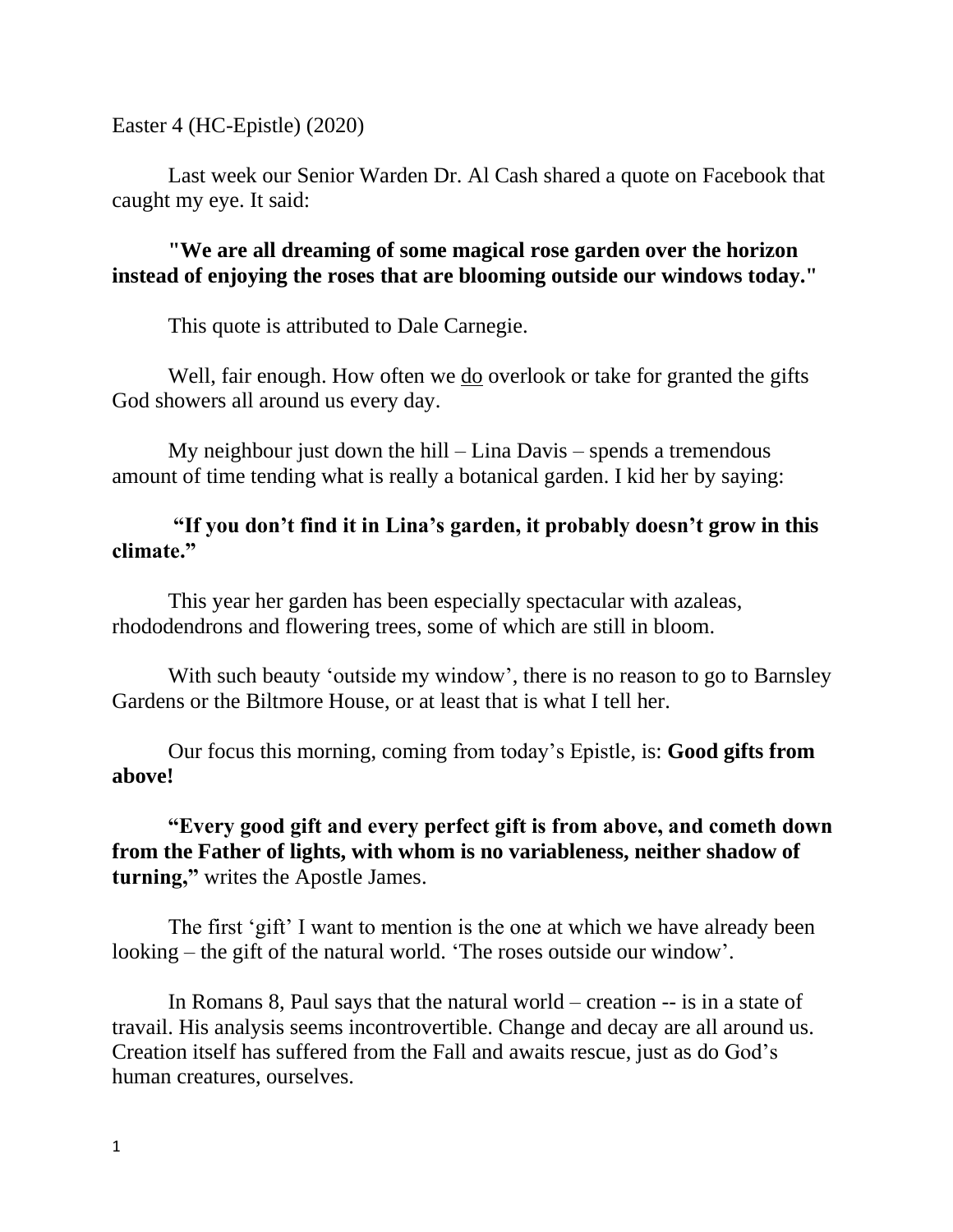Even so, the natural world, to quote the poet Manley Hopkins, is 'charged with the grandeur of God.'

*Each little flower that opens, Each little bird that sings.* 

*The Lord God made them all.*

. . . we sing in one of our hymns.

What are we to do with the gift of the creation?

Don't deify it, but let it point you to the Creator. Let it fill your heart with wonder, love and praise. ///

But, there is a second good gift I would like for you to consider this morning. That is the gift of the human order, in particular, family life. God sets the solitary in families, the Psalmist tells us.

Let's narrow our focus still further to mothers. It is, after all, Mothers' Day.

Some years ago I was in Oxford, England, attending a preaching seminar. During the Q and A that followed a presentation, a woman lifted her hand and asked the speaker:

**"When did England cease to be Christian?"** Of course, she meant in a robust sense.

He stood in silence a second or two and then responded:

## **"When mothers ceased to pass on the faith to their children at home."**

His answer reminds me of another saying, one which I am sure you have heard:

## **"The hand that rocks the cradle is the hand that rules the world."**

Mothers are important, no doubt about it. They are the rock upon which human society is built. You can't replace them. They are a gift from above.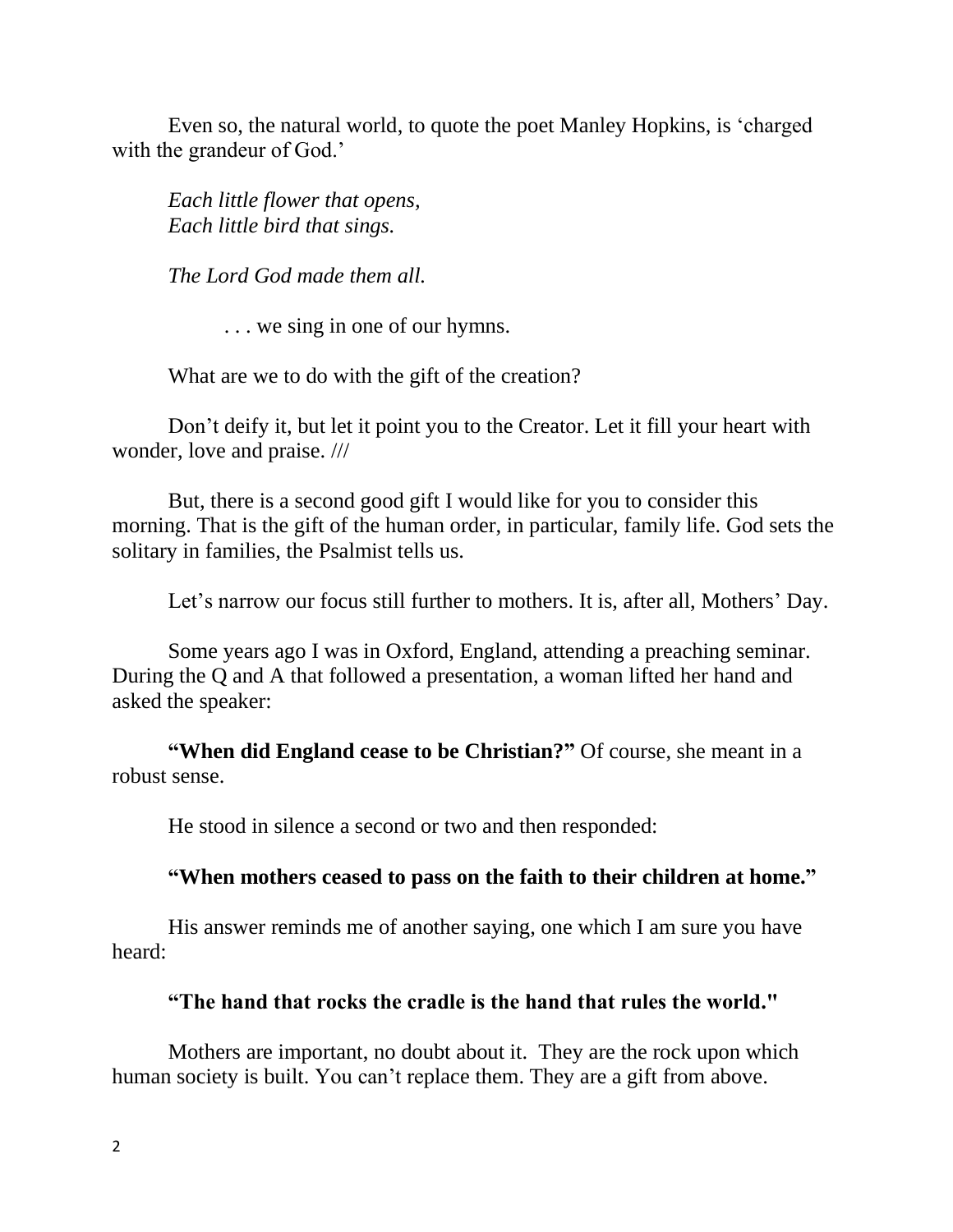Pray for the mothers of our land. Pray that God will give them the wisdom and strength to be godly mothers.

If you have or had a godly mother yourself, give thanks for her today. If she is alive, tell her how much you appreciate her.

But, let's suppose, you had a mother, or dad for that matter, who fell short of the mark. What then? Must you let this deficiency define you and destroy your life? /// Certainly not!

What I am saying is: don't become bitter or try to blame that parent for everything that is wrong in your life. Rather, try to understand that parent's plight. Let go of negative feelings and forgive, if possible.

Know that what happened to you way back then was not God's first-order will. As we have heard in today's passage, God is only the author of good things.

In this present dispensation, He does allow His human creature a measure of freedom, to make wrong choices and even to be in open rebellion against Him and His good order. We call this His *permissive will*.

The good news is, that because He is a big God, He is able to overturn evil for good.

The cross forever stands as the supreme example of this. Wicked men put Jesus there. But what did God the Father do?

He overturned their evil deed for good. He used their act to bring about the salvation of the world.

He can do this same thing in your life. Yes, He can.

Whatever happened to you in the past, don't let it keep you earthbound. Let go of it. Give it to Him. Then soar with all the grace He gives you!

So far, we have considered two gifts from above: the gift of the natural order and the gift of the human order. Let's turn now and look at a third -- the gift of the divine order.